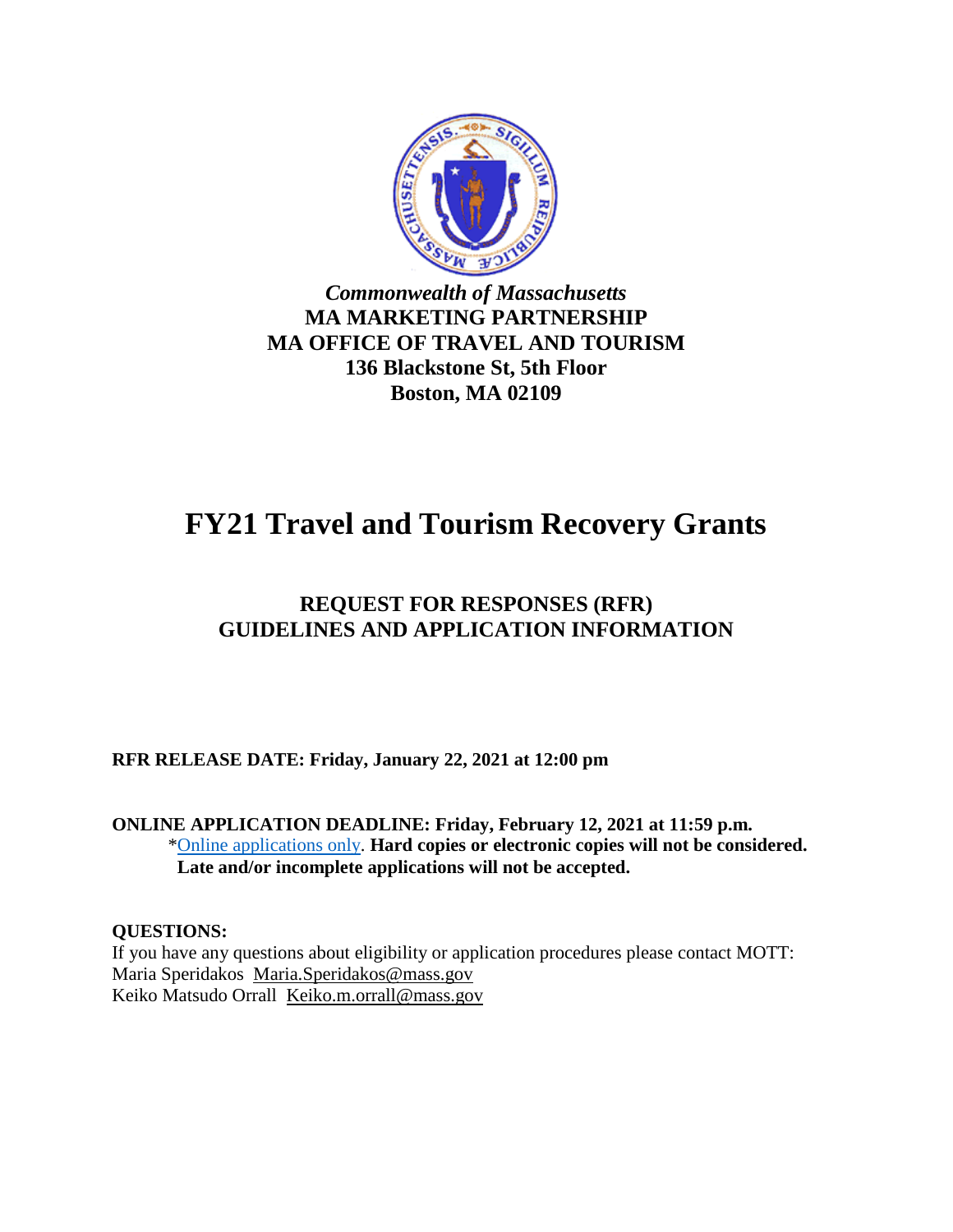#### **OVERVIEW**

The Executive Office of Housing and Economic Development (EOHED) through the Massachusetts Office of Travel and Tourism (MOTT) is committed to helping communities recover from the impact of COVID19 and contribute to the long term strength and sustainability of our Commonwealth. The Travel and Tourism Recovery Grant Program for FY21 intends to strengthen the economy of Massachusetts through the development and enhancement of the state's tourism industry. These funds are dedicated to marketing projects that support the My Local MA campaign, enhance tourism recovery and have the potential to increase non-resident visitation. MOTT will endeavor to assure broad geographic diversity among grantees. MOTT staff, in consultation with EOHED, will review all complete, eligible proposals submitted by the deadline.

The Travel & Tourism Recovery Grant is competitive and will **open January 22, 2021 with applications due February 12, 2021**. Evaluation of applications will take place and awards will be announced in March 2021 (award date subject to change).

**The Travel and Tourism Recovery Grant Program for FY21 is funded at \$1,000,000 through the Tourism Trust Fund. The amount of funds received by any one agency will be based on selection criteria in this application. This is a new program focused on providing funding for marketing in conjunction with the statewide My Local MA campaign.**

#### **APPLICANT ELIGIBILITY:**

- Any public, nonprofit agency,  $501(c)3$ ,  $501(c)6$ , which has been in operation in Massachusetts for at least two consecutive years since January 2019
- Agency must be in good standing with the Commonwealth of Massachusetts and city/town:
	- 1. Must be current on all taxes due through December 31, 2020; and
	- 2. Have active and valid state licenses/registrations, if applicable
- Applications must be complete, must include all required documentation and be submitted through the online portal, by the deadline, in order to be considered.
- Applicant must have a Massachusetts place of business.

#### **GRANT AMOUNTS AND DISTRIBUTION:**

There are three grant levels open for application: Level 1, Level 2, and Level 3.

Level 2 and Level 3 must be a collaborative joint proposal between two or more eligible organizations. They must propose a cohesive work plan and work together to implement and achieve their proposed objectives. Must have one lead organization and one person responsible for the application and administration of grant monies, as well as all reporting and communication with MOTT.

**Level 1 Grant (up to \$49,999)**: Maximum grant amount to programs proposed by a single organization not to exceed \$49,999.

**Level 2 Grant** (**\$50,000-\$99,999)**: Minimum award \$50,000 maximum not to exceed \$99,999. \*Projects must be a collaborative joint proposal

**Level 3 Grant (\$100,000-\$150,000)**: Minimum award \$100,000 maximum not to exceed \$150,000. \*Projects must be collaborative joint proposal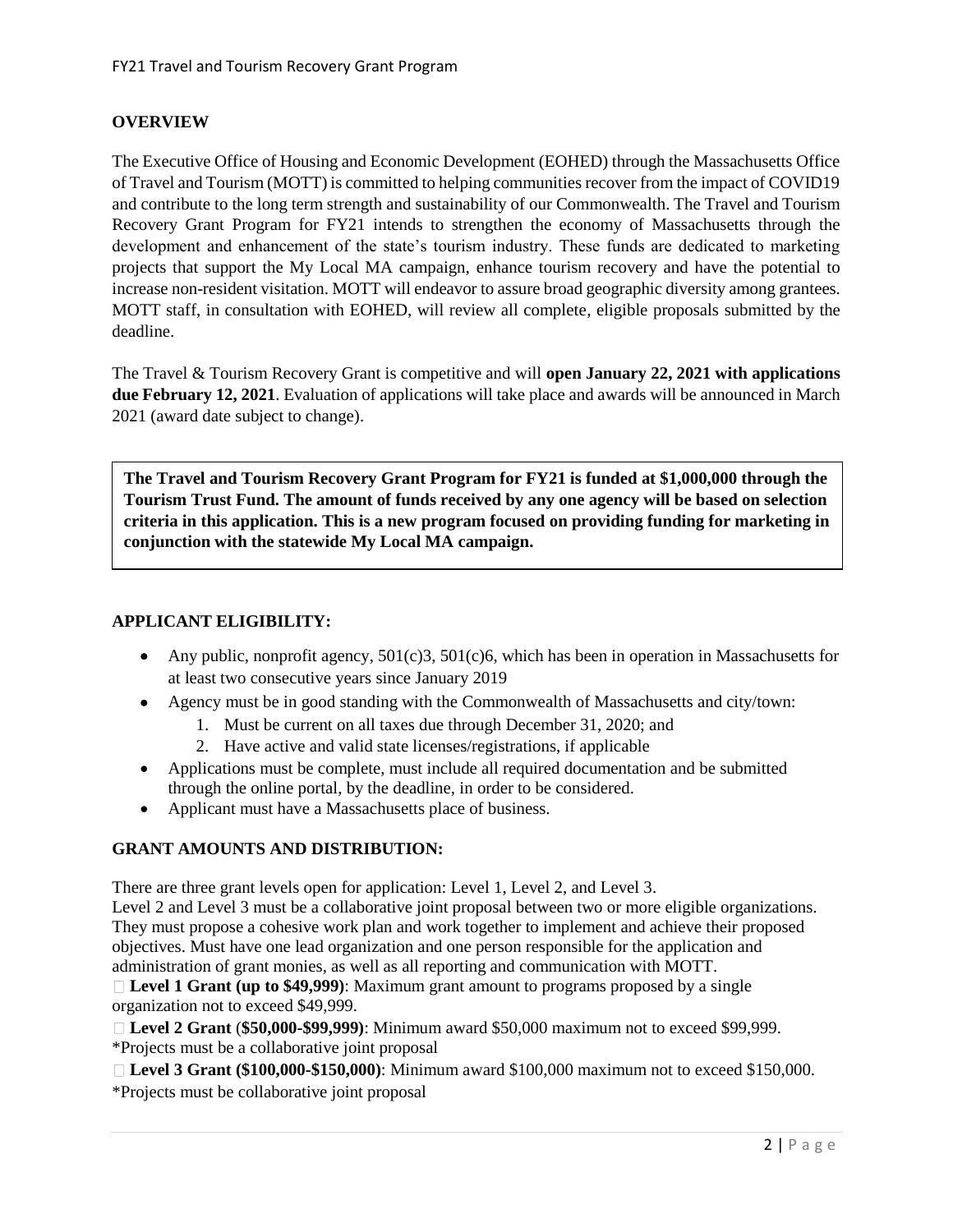#### **PROJECT ELIGIBILITY**

Eligible marketing projects should support the My Local MA campaign and create an enhancement to the visitor experience intended to increase the likelihood of visitation from 50 miles outside the local area or increase overnight stays. Level 3 grant projects must have an impact to multiple regions or statewide. Partnerships with tourism entities and businesses, economic development and/or government entities strengthen an application. Successful proposals will meet the minimum eligibility requirements, and:

- Demonstrate the value added by the organization to the region, and present a thoughtful, organized, well-written, and complete grant proposal;
- Demonstrate the ability to successfully implement and complete all the services outlined in the organization's Travel and Tourism Recovery Grant Program contract with MOTT;
- Demonstrate strong and committed collaboration with partners. Community support is evident both through local or in-kind match contributions and support letters

#### **All projects must fall within one of these project types:**

- Marketing content development
- Website development/optimization
- Branding development
- Visitor/Consumer outreach
- Digital advertising
- Language translations
- Posters, banners, signage, billboards
- Photography, B-roll video footage

#### **Ineligible projects:**

- Activities that are not part of marketing efforts
- Mobile app development
- Alcohol, cannabis or tobacco tourism related projects

#### **APPLICATION AND EVALUATION INFORMATION:**

#### **1. Marketing strategy**

The marketing strategy will be scored based on:

- a clear direction of organizational goals and projects
- integration with the My Local MA campaign
- focused promotional planning that identify target markets and is monitored for effectiveness
- designated metrics that will show the return on investment
- integration with other public and nonprofit agencies

This is an opportunity for the organization to identify initiatives and programming, define the most organizationally relevant performance measures and ensure that the organization can meet the minimum grant conditions and deliverables required by MOTT.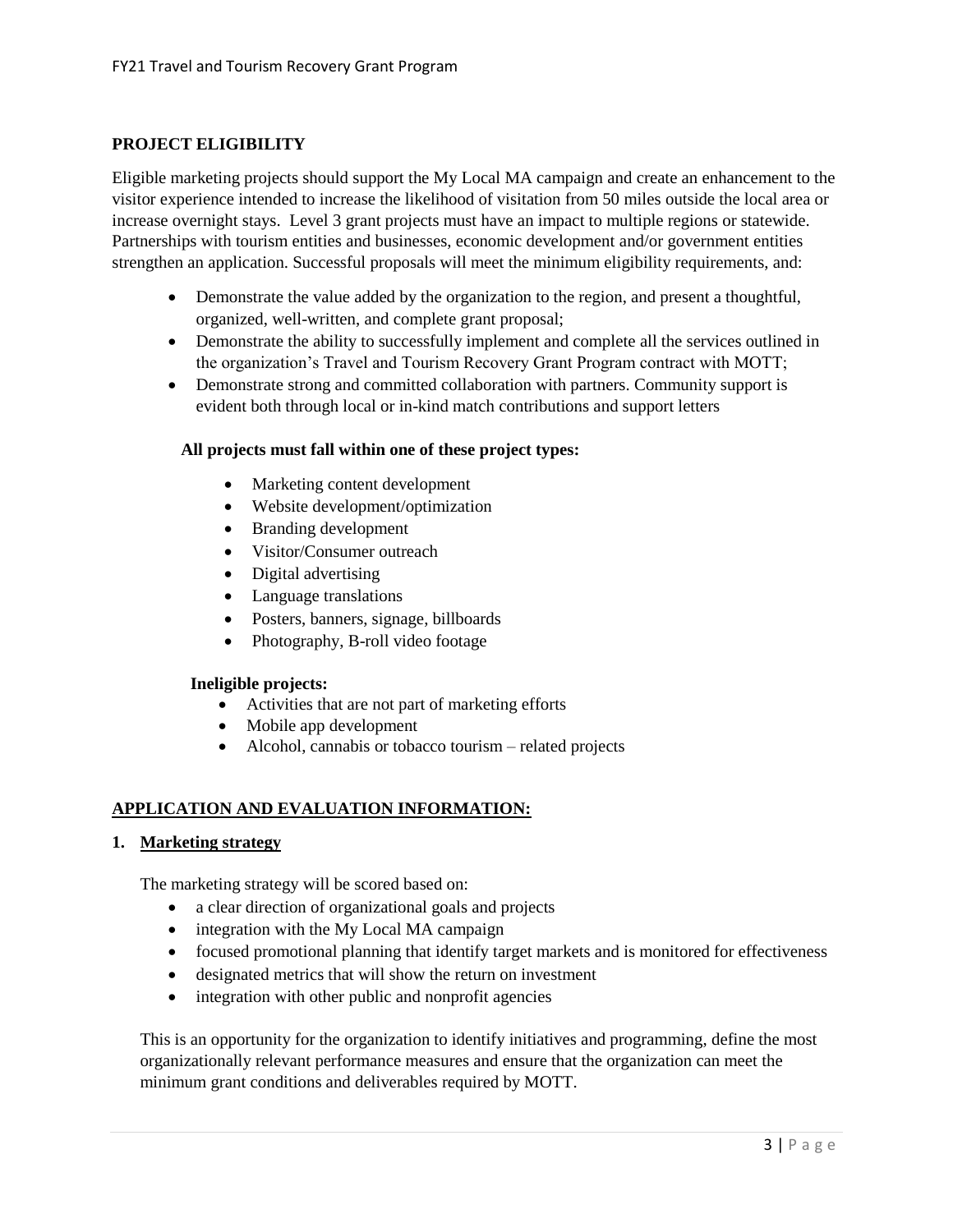#### **2. Evaluation Criteria**

Projects will be evaluated by a review committee appointed by the Executive Director of MOTT. This is a **competitive process** and projects will be scored on eligibility and completeness of application:

- 1) Project Overview: Description of marketing project, proposed use of funds, overall strategy (5% of score)
- 2) Alignment with the My Local MA campaign (25 % of score)
- 3) Marketing Plan: (40% of score)
	- a) What is the promotion plan for the project and who is the potential audience?
	- b) How does the project provide value or benefit to the community?
- 4) Return on investment: How will success of the project be measured? Be as specific as possible. Include metrics that will be used to define success for the proposed use of funds (15% of score)
- 5) For Level 1 Grants: Creative example (15% of score) For Level 2 and Level 3 Grants: Collaboration with other public or non-profit agencies and list partners involved in funding (15% of score)

#### **Cash Matching Information:**

The applicant is not required to match funds but additional weight is given for matching funds applied to the project.

#### **3. Letters of Support**

Each grant application must include letters of support on official letterhead from community leaders, state, and/or municipal officials. Level 1 grants must include at least one letter of support. Level 2 grants must include at least two letters. Level 3 grants require at least three letters of support highlighting the benefits of the project.

#### **4. Reporting**

Each organization is required to keep accurate records of expenditures associated with the grant and is required to submit a final expenditures report. No more than 20% of the grant may be spent on administrative or marketing salaries. Each expenditure must be documented with a receipt, canceled check, and/or bank statements. Any grant funds not used as approved shall be returned to MOTT pursuant to the grant contract.

Projects must be **paid for by June 30, 2021** and **campaigns completed by September 1, 2021**.

**A Final Grant Accomplishment Report must be submitted to the Massachusetts Office of Travel and Tourism by July 15, 2021. The final budget along with copies of project expenses must be included as part of the report.**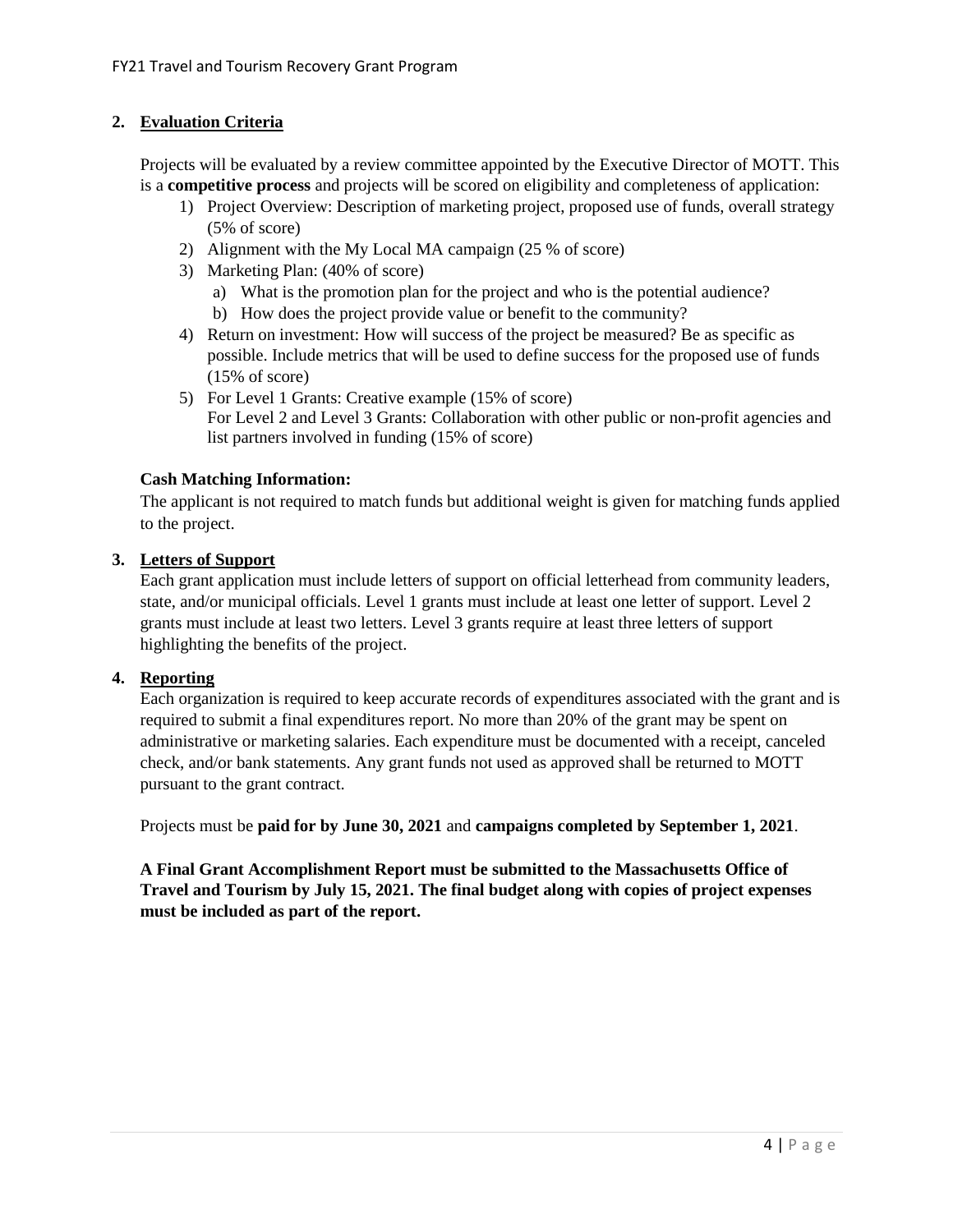|                                                                             | <b>Level 1 Grant</b> | <b>Level 2 Grant</b> | <b>Level 3 Grant</b> |
|-----------------------------------------------------------------------------|----------------------|----------------------|----------------------|
| <b>Marketing Grants</b>                                                     | $<$ \$49,999         | \$50,000-\$99,999    | \$100,000-\$150,000  |
| <b>Number of Awards</b>                                                     | At least 6 awards    | Up to 4 awards       | Up to 2 awards       |
| <b>Collaboration with at</b><br>least one other<br>organization<br>required | N <sub>0</sub>       | Yes                  | Yes                  |
| <b>Component tie-in with</b><br><b>My Local MA required</b>                 | Yes                  | Yes                  | Yes                  |
| <b>Letters of Support</b>                                                   | 1                    | $\overline{2}$       | 3                    |
| <b>Grant Accomplishment</b><br><b>Report</b>                                | Yes                  | Yes                  | Yes                  |

#### **GRANT REQUIREMENTS - SUMMARY**

#### **NOTE:**

- Only one application per applicant can be accepted for the Travel and Tourism Recovery Grants. Collaborating organizations cannot apply individually.
- MOTT reserves the right to amend the number of awards granted.
- Massachusetts Office of Travel and Tourism will not reimburse a grant recipient for any costs associated with a grant project that are incurred before a grant contract has been signed.

#### **APPLICATION SUBMISSION INSTRUCTIONS:**

Applications must be submitted electronically along with attachments through [MOTT's online application](https://www.mass.gov/forms/travel-and-tourism-recovery-grant-program-for-fy21)  [portal.](https://www.mass.gov/forms/travel-and-tourism-recovery-grant-program-for-fy21) Hard copies or electronic copies will not be considered. **Please be advised, applications must include all required documentation by the program deadline in order to be considered.** 

#### **TIMELINE:**

**Application Opens: Friday, January 22, 2021 at 12:00 PM Application Closes: Friday, February 12, 2021 at 11:59 PM**

#### **AWARD PROCESS:**

After the application period closes, Massachusetts Office of Travel and Tourism (MOTT) will review all applications to determine eligibility. MOTT staff, in consultation with EOHED, will review all complete, eligible proposals submitted by the deadline. MOTT will award and disburse grants based upon criteria outlined above.

#### **QUESTIONS: CONTACT MOTT**

Maria Speridakos, [maria.speridakos@mass.gov;](mailto:maria.speridakos@mass.gov) Keiko Matsudo Orrall[, Keiko.m.orrall@mass.gov](mailto:Keiko.m.orrall@mass.gov)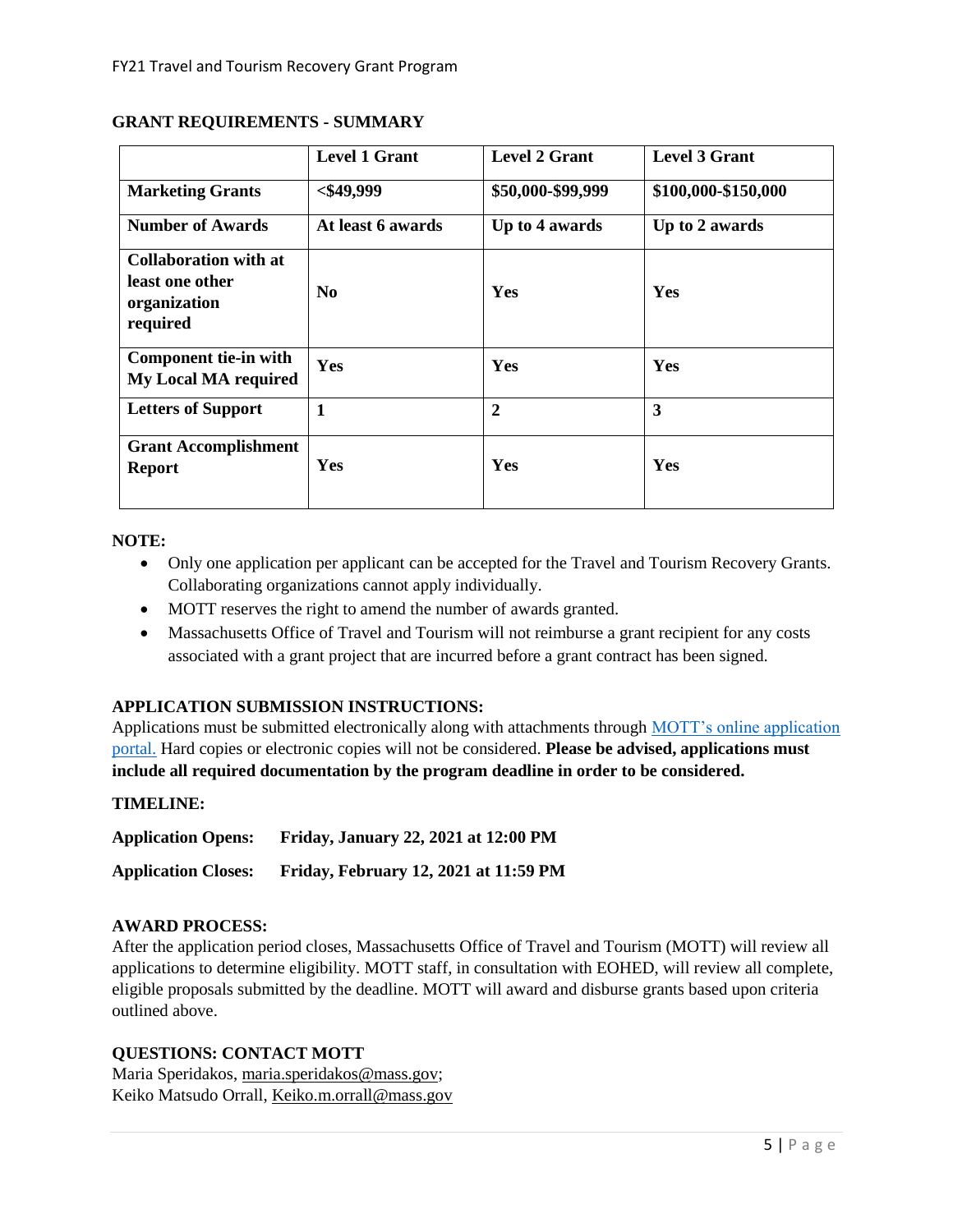# **TRAVEL AND TOURISM RECOVERY GRANTS APPLICANT INFORMATION**

| <b>Organization Name:</b>                                                        |                                                                                                                                                         |                                |                        |                  |
|----------------------------------------------------------------------------------|---------------------------------------------------------------------------------------------------------------------------------------------------------|--------------------------------|------------------------|------------------|
| <b>Federal Tax ID#:</b>                                                          |                                                                                                                                                         |                                |                        |                  |
| <b>Website:</b>                                                                  |                                                                                                                                                         |                                |                        |                  |
|                                                                                  | <b>Name/Title:</b>                                                                                                                                      |                                |                        |                  |
| <b>Lead Contact Info:</b>                                                        | <b>Phone:</b>                                                                                                                                           |                                |                        |                  |
|                                                                                  | <b>Email:</b>                                                                                                                                           |                                |                        |                  |
| <b>Organization Address:</b>                                                     |                                                                                                                                                         |                                |                        |                  |
| <b>Organization Phone:</b>                                                       |                                                                                                                                                         |                                |                        |                  |
| <b>Organization Details</b>                                                      | Year established:                                                                                                                                       | Number of full time employees: |                        |                  |
| Membership organization?                                                         |                                                                                                                                                         |                                | $Yes \lceil$           | $\bf{No}$        |
| efforts                                                                          | If yes, list the number of members for each organization including any collaborative                                                                    |                                |                        |                  |
| <b>Board of Directors?</b>                                                       |                                                                                                                                                         |                                | <b>Yes</b>             | $\bf{No}$        |
| efforts                                                                          | If yes, attach a list of board members for each organization including any collaborative                                                                |                                | Attachment 1           |                  |
| An IRS designated $501(c)$ ?                                                     |                                                                                                                                                         | Yes                            | $\bf{No}$              |                  |
| Organized by January 2019?                                                       |                                                                                                                                                         | Yes                            | $\mathbf{N}\mathbf{o}$ |                  |
| Agency is in good standing with the Commonwealth of Massachusetts and city/town? |                                                                                                                                                         | Yes                            | $\bf{No}$              |                  |
| Able to match the grant application amount?                                      |                                                                                                                                                         | Yes                            | $\bf{No}$              |                  |
|                                                                                  | Capable of and agrees to provide services to the region identified in the proposal?                                                                     |                                | Yes                    | N <sub>0</sub>   |
|                                                                                  | Have a demonstrated history of collaboration with the tourism community, local officials,<br>and other strategic partners within the identified region? |                                | <b>Yes</b>             | $\bf{No}$        |
| initiatives and regional market activity?                                        | Establish, track, and evaluate results-driven performance measures of programs,                                                                         |                                | Yes                    | $\bf{No}$        |
|                                                                                  | Emphasize programs that will show Return on Investment (ROI) for the Commonwealth                                                                       |                                | $\bf Yes$              | $\bf{No}$ $\Box$ |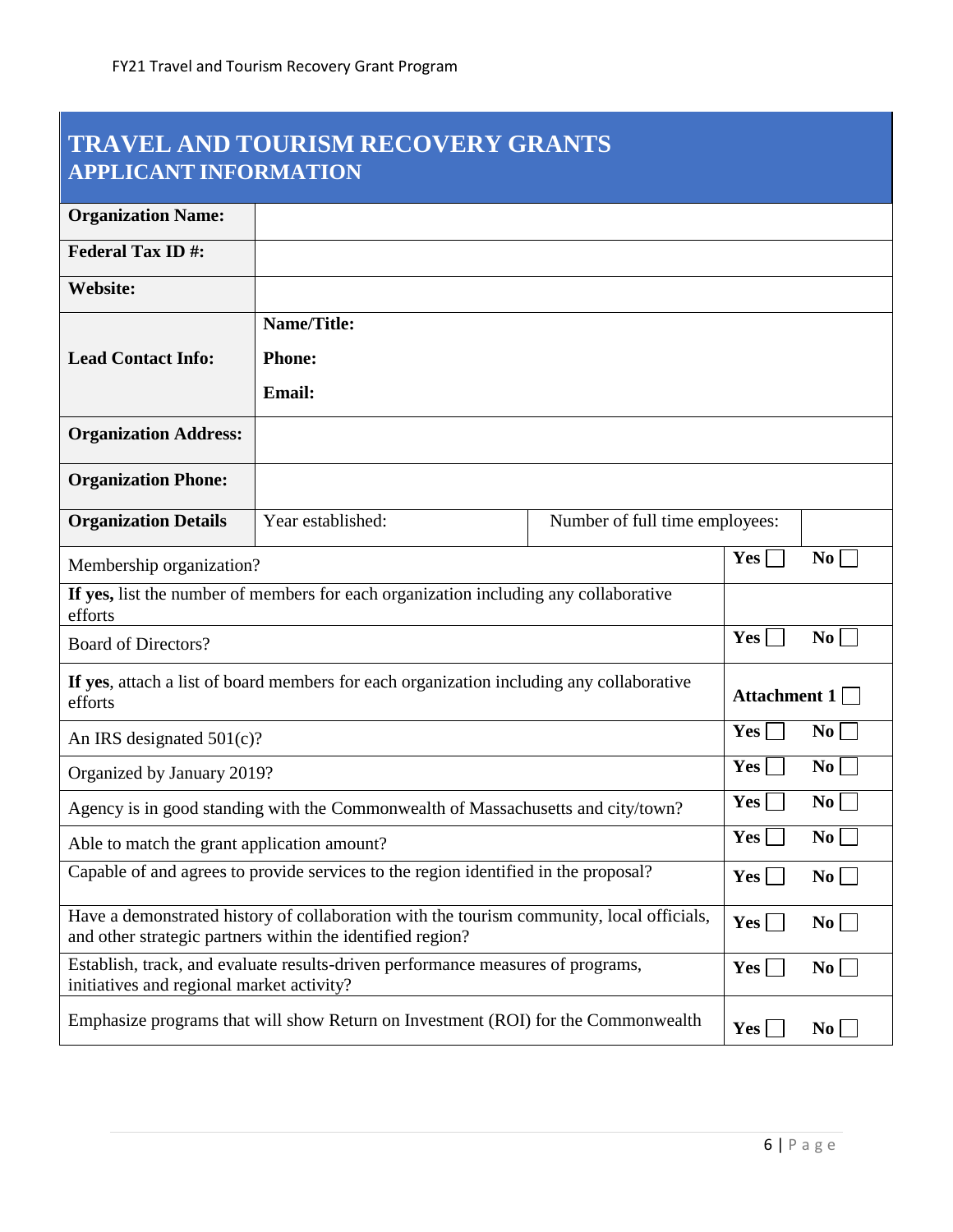| <b>FY2020</b><br><b>Operating Budget:</b>                                       | Total estimated operating budget of organization:                                                           | \$                  |  |
|---------------------------------------------------------------------------------|-------------------------------------------------------------------------------------------------------------|---------------------|--|
| <b>Audited Financial</b><br><b>Statements</b>                                   | Please submit a copy of the most recent audited or reviewed<br>financial statements.                        | Attachment $2 \Box$ |  |
|                                                                                 | Did your organization or your affiliate organization receive any<br>federal grants in FY21?                 | Yes  <br>$\bf{No}$  |  |
| <b>Federal Grant</b><br><b>Funds:</b>                                           | If yes, please list granting organization and amount:                                                       |                     |  |
| <b>Massachusetts</b><br>State, Quasi and<br><b>Local Grant</b><br><b>Funds:</b> | Did your organization or affiliate organization receive any other<br>state or quasi-public funding in FY21? | $Yes \vert$<br>No L |  |
|                                                                                 | If yes, please list granting organization and amount: \$                                                    |                     |  |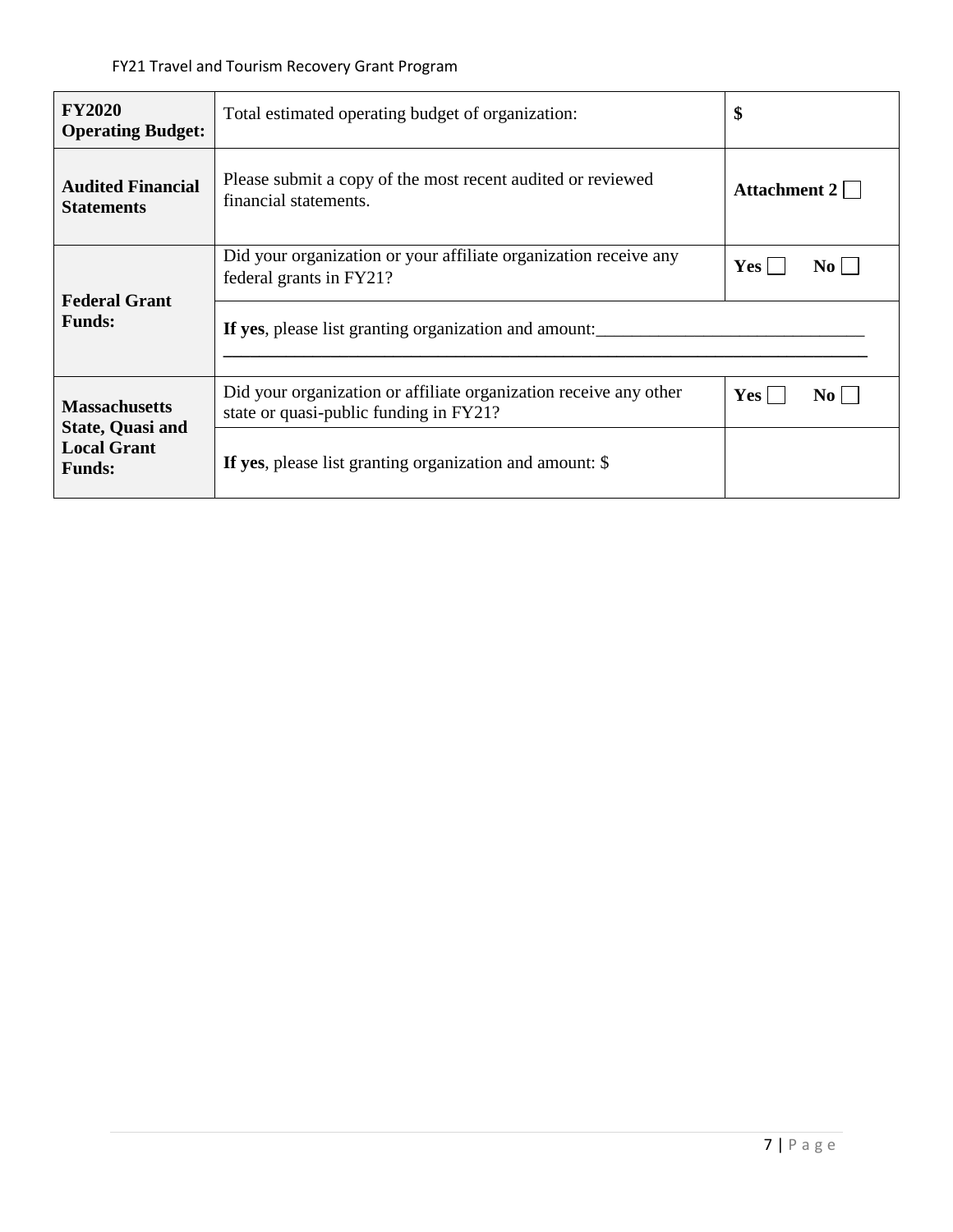| TRAVEL AND TOURISM RECOVERY GRANT |                                                                                                                                                                                                                                                                                                                                                                                                                                                                                                                                                                                                                                                                                                                                                                                                    |                                                                               |                     |
|-----------------------------------|----------------------------------------------------------------------------------------------------------------------------------------------------------------------------------------------------------------------------------------------------------------------------------------------------------------------------------------------------------------------------------------------------------------------------------------------------------------------------------------------------------------------------------------------------------------------------------------------------------------------------------------------------------------------------------------------------------------------------------------------------------------------------------------------------|-------------------------------------------------------------------------------|---------------------|
|                                   | <b>Grant Project Overview (1 pg coversheet)</b>                                                                                                                                                                                                                                                                                                                                                                                                                                                                                                                                                                                                                                                                                                                                                    | *Required for each grant                                                      | Attachment $3\Box$  |
| 1)<br>2)<br>3)<br>4)<br>5)        | Project title<br>Description of marketing project and proposed use of funds<br>Grant amount requested<br>Total project cost<br>Timeline for completion - Include benchmark dates                                                                                                                                                                                                                                                                                                                                                                                                                                                                                                                                                                                                                   |                                                                               |                     |
|                                   | <b>Estimated Project Budget</b><br>Based on the grant amount requested                                                                                                                                                                                                                                                                                                                                                                                                                                                                                                                                                                                                                                                                                                                             | *Required for each grant                                                      | Attachment 4 $\Box$ |
|                                   | <b>Narrative on Specific Project</b>                                                                                                                                                                                                                                                                                                                                                                                                                                                                                                                                                                                                                                                                                                                                                               | *Required for each grant                                                      | Attachment 5        |
| 1)<br>2)<br>3)<br>4)              | percentages noted. Description should include, but is not limited to, the factors below:<br>Project Overview: Description of marketing project, proposed use of funds, overall strategy (5% of score)<br>Alignment with the My Local MA campaign (25 % of score)<br>Marketing Plan: (40% of score)<br>How does the project provide value or benefit to the community?<br>Return on investment: How will success of the project be measured? Be as specific as possible. Include metrics<br>that will be used to define success for the proposed use of funds (15% of score)<br>5) For Level 1 Grants: Creative example (15% of score)<br>For Level 2 and Level 3 Grants: Collaboration with other public or non-profit agencies and list partners involved<br>in funding $(15\% \text{ of score})$ | What is the promotion plan for the project and who is the potential audience? |                     |